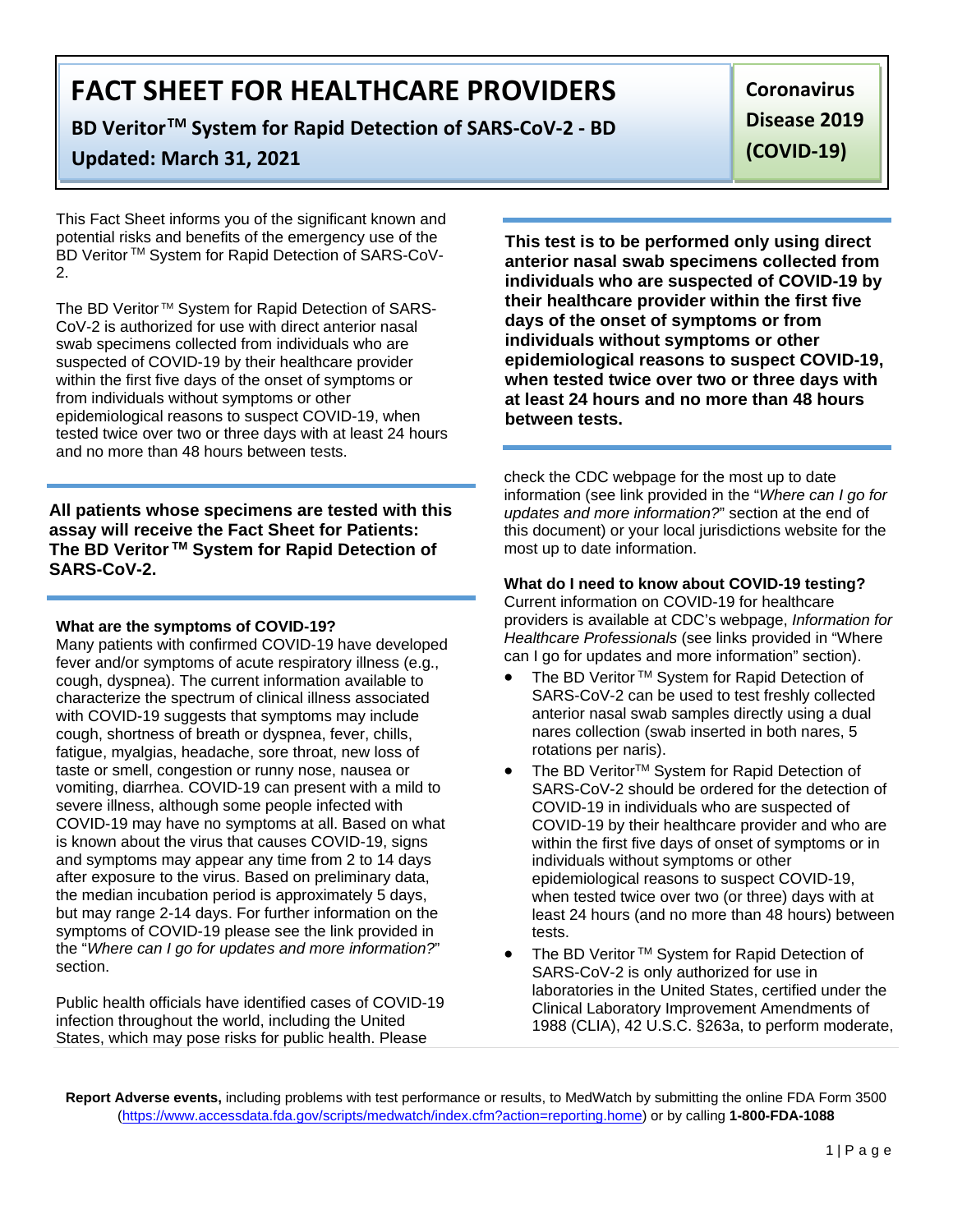### **BD VeritorTM System for Rapid Detection of SARS-CoV-2 - BD**

### **Updated: March 31, 2021**

**Coronavirus Disease 2019 (COVID-19)**

high and waived complexity tests. This test is authorized for use at the point of care (POC), i.e., in patient care settings operating under a CLIA certificate of Waiver, certificate of compliance, or certificate of accreditation.

Specimens should be collected with appropriate infection control precautions. Current guidance for COVID-19 infection control precautions are available at the CDC's website (see links provided in "Where can I go for updates and more information" section).

Use appropriate personal protective equipment when collecting and handling specimens from individuals suspected of having COVID-19 as outlined in the CDC *Interim Laboratory Biosafety Guidelines for Handling and Processing Specimens Associated with Coronavirus Disease 2019 (COVID-19)*. For additional information, refer to CDC *Interim Guidelines for Collecting, Handling, and Testing Clinical Specimens from Persons Under Investigation (PUIs) for Coronavirus Disease 2019 (COVID-19)* (see links provided in "Where can I go for updates and more information" section).

#### **What does it mean if the specimen tests positive for the virus that causes COVID-19?**

A positive test result for COVID-19 indicates that antigens from SARS-CoV-2 were detected, and the patient is infected with the virus and presumed to be contagious. Diagnostic test results should always be considered in the context of clinical observations and epidemiological data in making a final diagnosis and patient management decisions. Patient management should follow current CDC guidelines.

The BD Veritor ™ System for Rapid Detection of SARS-CoV-2 has been designed to minimize the likelihood of false positive test results. However, in the event of a false positive result, risks to patients could include the following: a recommendation for isolation of the patient, monitoring of household or other close contacts for symptoms, patient isolation that might limit contact with family or friends and may increase contact with other potentially COVID-19 patients, limits in the ability to work, the delayed diagnosis and treatment for the true infection causing the symptoms, unnecessary

prescription of a treatment or therapy, or other unintended adverse effects.

All laboratories using this test must follow the standard testing and reporting guidelines according to their appropriate public health authorities.

#### **What does it mean if the specimen tests negative for the virus that causes COVID-19?**

A negative test result for this test means that antigens from SARS-CoV-2 were not present in the specimen above the limit of detection. However, a negative result does not rule out COVID-19 and should not be used as the sole basis for treatment or patient management decisions, including infection control decisions. Antigen tests are known to be less sensitive than molecular tests that detect viral nucleic acids.

The amount of antigen in a sample may decrease as the duration of illness increases. In symptomatic patients, specimens collected after day 5 of illness may be more likely to be negative compared to a RT-PCR assay. Therefore, negative results should be treated as presumptive and confirmed with a molecular assay, if necessary, for patient management. When diagnostic testing is negative, the possibility of a false negative result should be considered in the context of a patient's recent exposures and the presence of clinical signs and symptoms consistent with COVID-19. The possibility of a false negative result should especially be considered if the patient's recent exposures or clinical presentation indicate that COVID-19 is likely, and diagnostic tests for other causes of illness (e.g., other respiratory illness) are negative. If COVID-19 is still suspected based on exposure history together with other clinical findings, retesting or testing with molecular methods should be considered by healthcare providers in consultation with public health authorities.

Risks to a patient from a false negative result include: delay or lack of supportive treatment, lack of monitoring of infected individuals and their household or other close contacts for symptoms resulting in increased risk of spread of COVID-19 within the community, or other unintended adverse events.

**Report Adverse events,** including problems with test performance or results, to MedWatch by submitting the online FDA Form 3500 [\(https://www.accessdata.fda.gov/scripts/medwatch/index.cfm?action=reporting.home\)](https://www.accessdata.fda.gov/scripts/medwatch/index.cfm?action=reporting.home) or by calling **1-800-FDA-1088**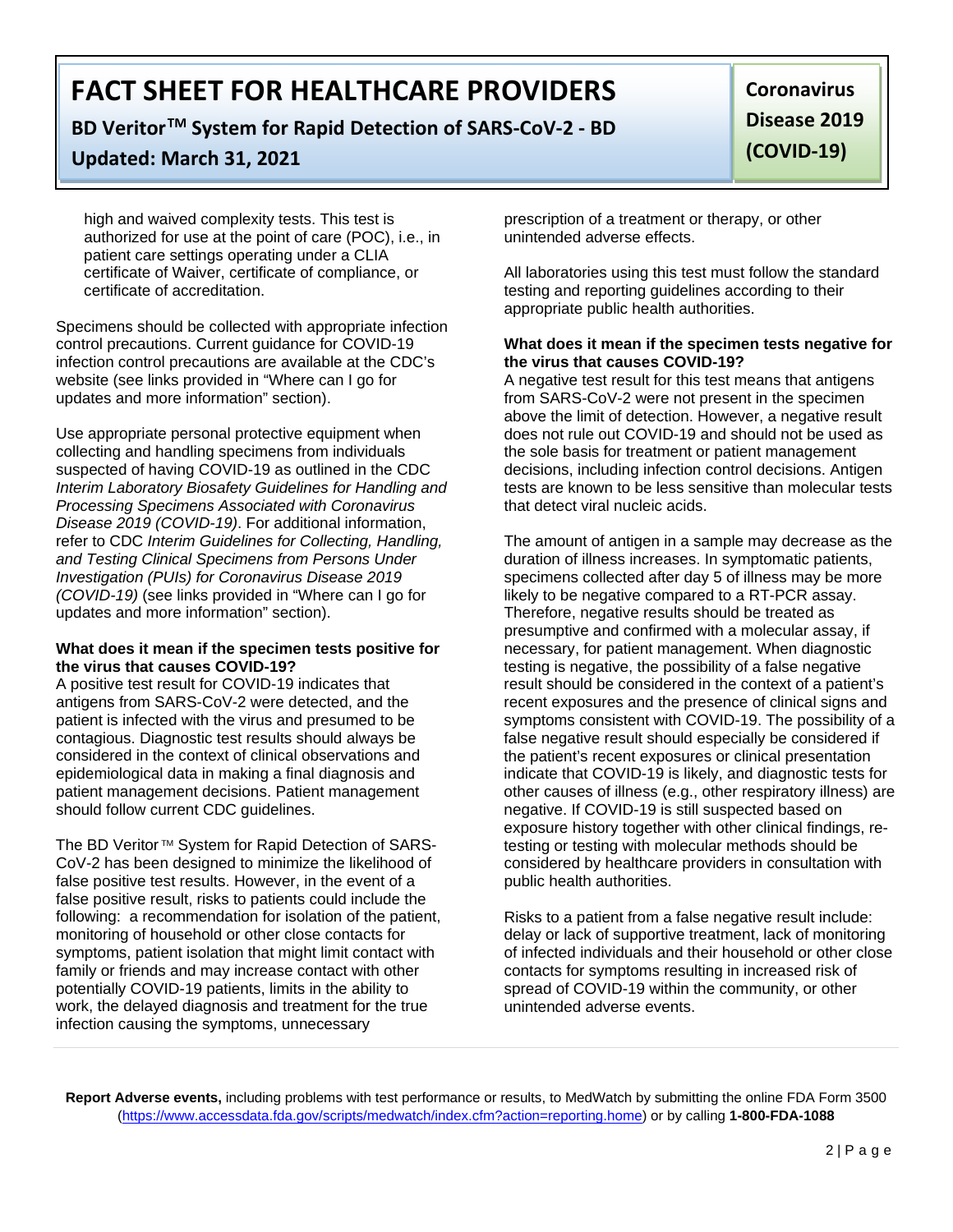# **BD VeritorTM System for Rapid Detection of SARS-CoV-2 - BD**

# **Updated: March 31, 2021**

A negative antigen test should not be the sole basis used to determine if a patient can end isolation precautions. For additional recommendations regarding infection control, refer to CDC's *Discontinuation of Isolation for Persons with COVID-19 Not in Healthcare Settings* (Interim Guidance) (see links provided in "Where can I go for updates and more information" section).

The performance of this test was established based on the evaluation of a limited number of clinical specimens collected in the month of June 2020. The clinical performance has not been established in all circulating variants but is anticipated to be reflective of the prevalent variants in circulation at the time and location of the clinical evaluation. Performance at the time of testing may vary depending on the variants circulating, including newly emerging strains of SARS-CoV-2 and their prevalence, which change over time.

#### **What do I need to know about Serial Testing in Asymptomatic Individuals?**

In asymptomatic patients, serial testing may assist in identifying infected individuals and facilitate timely infection control practices. A negative test result does not rule out infection but repeat testing over two or three days may decrease the risks of false negative results. Additional clinical studies are underway to assess the performance of rapid antigen tests when used with serial testing. An initial negative test result should be the first of a minimum of two tests. An asymptomatic individual undergoing serial testing with two or more negative results may require ongoing serial testing or confirmatory testing, depending on patient history and potential exposures. An asymptomatic individual undergoing serial testing with one or more positive results indicates that SARS-CoV-2 antigen is present but does not rule out coinfection with other pathogens.

Additional confirmatory testing with a molecular test for negative results may be necessary if there is a high likelihood of SARS-CoV-2 infection, such as an individual with a close contact with COVID-19 or with suspected exposure to COVID-19 or in communities with high prevalence of infection. Additional confirmatory

testing with a molecular test for positive results may also be necessary, if there is a low likelihood of SARS-CoV-2 infection, such as in individuals without known exposures to SARS-CoV-2 or residing in communities with low prevalence of infection. For additional recommendations regarding confirmation of antigen test results, please refer to the CDC's Interim Guidance for Antigen Testing for SARS-CoV-2 (see links provided in "Where can I go for updates and more information" section).

#### **What is an EUA?**

The United States FDA has made this test available under an emergency access mechanism called an Emergency Use Authorization (EUA). The EUA is supported by the Secretary of Health and Human Service's (HHS's) declaration that circumstances exist to justify the emergency use of *in vitro* diagnostics (IVDs) for the detection and/or diagnosis of the virus that causes COVID-19.

An IVD made available under an EUA has not undergone the same type of review as an FDA-approved or cleared IVD. FDA may issue an EUA when certain criteria are met, which includes that there are no adequate, approved, available alternatives, and based on the totality of scientific evidence available, it is reasonable to believe that this IVD may be effective in diagnosing COVID-19.

The EUA for this test is in effect for the duration of the COVID-19 declaration justifying emergency use of IVDs, unless terminated or revoked (after which the test may no longer be used).

#### **What are the approved available alternatives?**

There are no approved available alternative antigen tests. Any tests that have received full marketing status (e.g., cleared, approved), as opposed to an EUA, by FDA can be found by searching the medical device databases here: [https://www.fda.gov/medical](https://www.fda.gov/medical-devices/device-advice-comprehensive-regulatory-assistance/medical-device-databases)[devices/device-advice-comprehensive-regulatory](https://www.fda.gov/medical-devices/device-advice-comprehensive-regulatory-assistance/medical-device-databases)[assistance/medical-device-databases.](https://www.fda.gov/medical-devices/device-advice-comprehensive-regulatory-assistance/medical-device-databases) A cleared or approved test should be used instead of a test made available under an EUA, when appropriate and available. FDA has issued EUAs for other tests that can

**Report Adverse events,** including problems with test performance or results, to MedWatch by submitting the online FDA Form 3500 [\(https://www.accessdata.fda.gov/scripts/medwatch/index.cfm?action=reporting.home\)](https://www.accessdata.fda.gov/scripts/medwatch/index.cfm?action=reporting.home) or by calling **1-800-FDA-1088**

**Coronavirus Disease 2019 (COVID-19)**